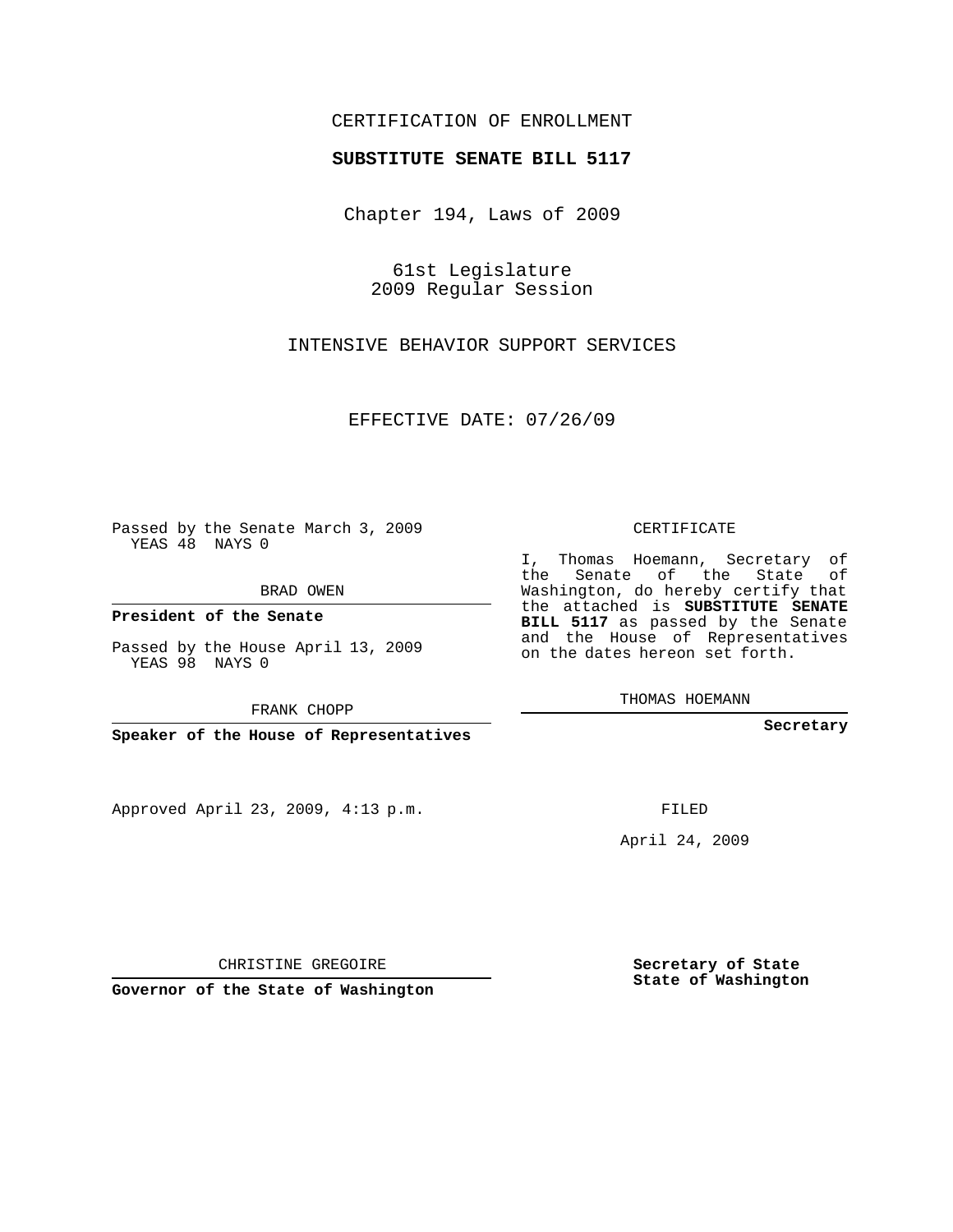## **SUBSTITUTE SENATE BILL 5117** \_\_\_\_\_\_\_\_\_\_\_\_\_\_\_\_\_\_\_\_\_\_\_\_\_\_\_\_\_\_\_\_\_\_\_\_\_\_\_\_\_\_\_\_\_

\_\_\_\_\_\_\_\_\_\_\_\_\_\_\_\_\_\_\_\_\_\_\_\_\_\_\_\_\_\_\_\_\_\_\_\_\_\_\_\_\_\_\_\_\_

Passed Legislature - 2009 Regular Session

## **State of Washington 61st Legislature 2009 Regular Session**

**By** Senate Health & Long-Term Care (originally sponsored by Senators Hargrove, Kauffman, Stevens, Kline, and Marr; by request of Department of Social and Health Services)

READ FIRST TIME 02/04/09.

 AN ACT Relating to intensive behavior support services for children with developmental disabilities; and adding a new chapter to Title 71A RCW.

BE IT ENACTED BY THE LEGISLATURE OF THE STATE OF WASHINGTON:

 NEW SECTION. **Sec. 1.** The legislature recognizes that the number of children who have developmental disabilities along with intense behaviors is increasing, and more families are seeking out-of-home placement for their children.

 The legislature intends to create services and to develop supports for these children, family members, and others involved in the children's lives to avoid disruption to families and eliminate the need for out-of-home placement.

 The legislature directs the department to maintain a federal waiver through which services may be provided to allow children with developmental disabilities and intense behaviors to maintain permanent and stable familial relationships. The legislature intends for these services to be locally based and offered as early as possible to avoid family disruption and out-of-home placement.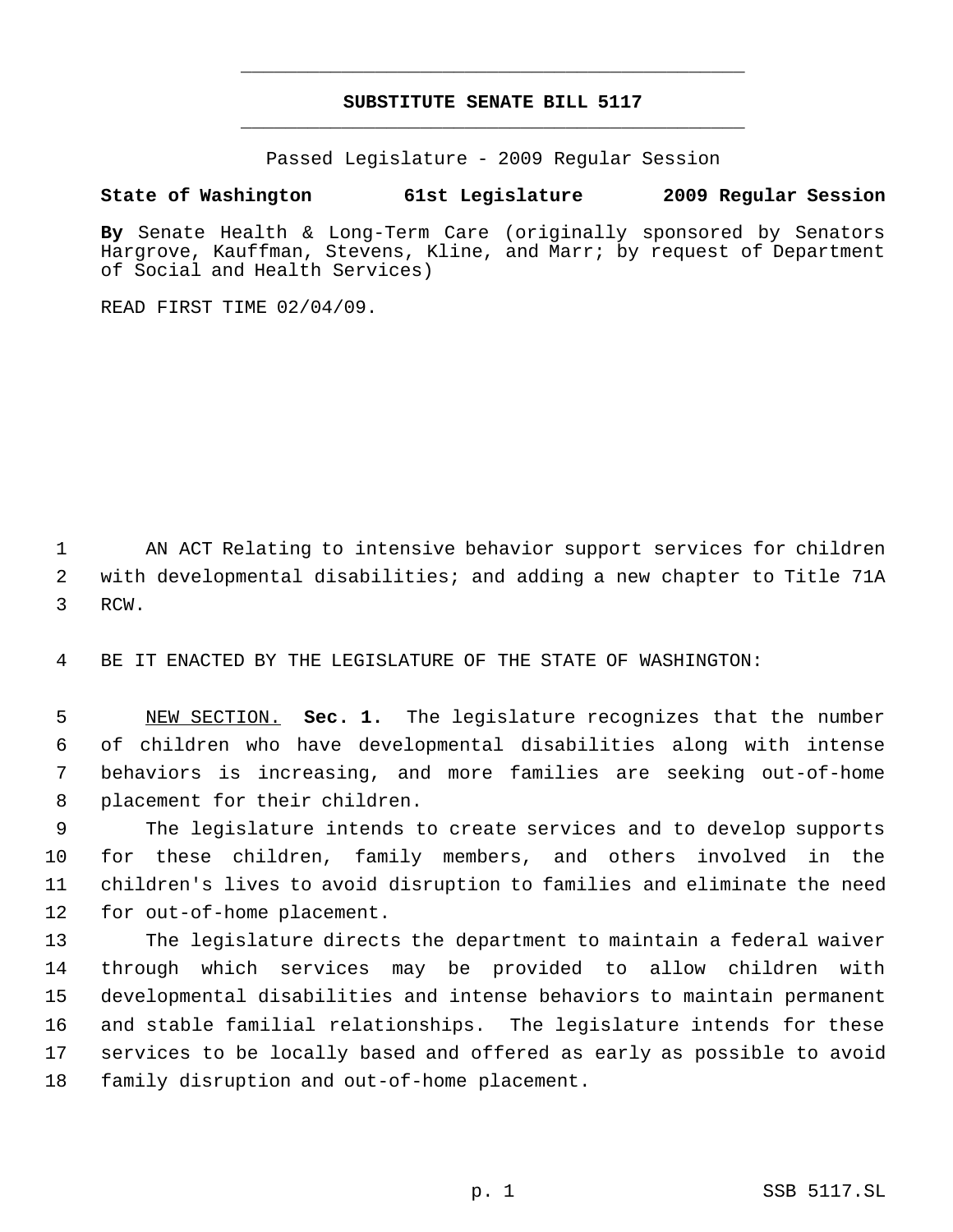NEW SECTION. **Sec. 2.** (1) To the extent funding is appropriated for this purpose, intensive behavior support services may be provided by the department, directly or by contract, to children who have developmental disabilities and intense behaviors and to their families. (2) The department shall be the lead administrative agency for children's intensive behavior support services and shall: (a) Collaborate with appropriate parties to develop and implement

 the intensive in-home support services program within the division of 9 developmental disabilities;

(b) Use best practices and evidence-based practices;

 (c) Provide coordination and planning for the implementation and expansion of intensive in-home services;

 (d) Contract for the provision of intensive in-home and planned out-of-home services;

 (e) Monitor and evaluate services to determine whether the program meets standards identified in the service contracts;

 (f) Collect data regarding the number of families served, and costs and outcomes of the program;

(g) Adopt appropriate rules to implement the program;

(h) License out-of-home respite placements on a timely basis; and

(i) Maintain an appropriate staff-to-client ratio.

 (3) A child may receive intensive behavior support services when the department has determined that:

(a) The child is under the age of twenty-one;

 (b) The child has a developmental disability and has been 26 determined eligible for these services;

 (c) The child/family acuity scores are high enough in the assessment conducted by the division of developmental disabilities to indicate the child's behavior puts the child or family at significant risk or is very likely to require an out-of-home placement;

 (d) The child meets eligibility for the home and community-based care waiver;

 (e) The child resides in his or her family home or is temporarily in an out-of-home placement with a plan to return home;

 (f) The family agrees to participate in the program and complete the care and support steps outlined in the completed individual support plan; and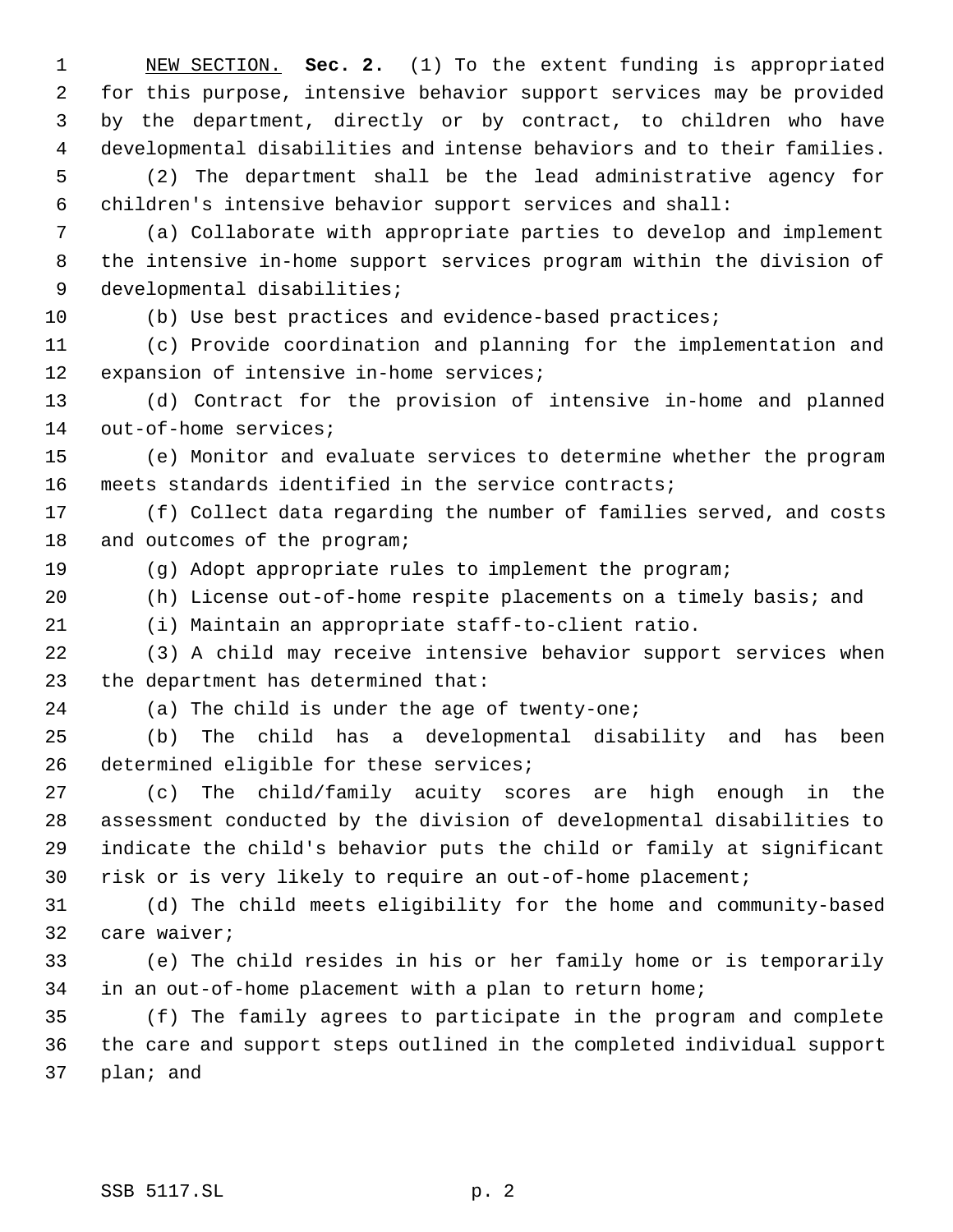(g) The family is not subject to an unresolved child protective services referral.

 NEW SECTION. **Sec. 3.** (1) Intensive behavior support services under the program authorized in section 2 of this act shall be provided through a core team of highly trained individuals, either directly or by contract.

 (2) The intensive behavior support services shall be designed to enhance the child's and parent's skills to manage behaviors, increase family and personal self-sufficiency, improve functioning of the family, reduce stress on children and families, and assist the family to locate and use other community services.

 (3) The core team shall have the following characteristics and responsibilities:

 (a) Expertise in behavior management, therapies, and children's crisis intervention, or the ability to access such specialized expertise;

 (b) Ability to coordinate the array of services and supports needed to stabilize the family;

 (c) Ability to conduct transition planning as an individual and the individual's family leave the program; and

 (d) Ability to authorize and coordinate the services in the family's home and other environments, such as schools and neighborhoods.

 (4) The following types of services constitute intensive behavior support services:

(a) Behavior management and consultation;

(b) Environmental adaptations;

28 (c) Motor vehicle adaptations;

29 (d) Therapy equipment and supplies;

(e) Personal care;

(f) Specialized diet goods and services;

(g) In-home respite and planned out-of-home respite;

 (h) Intensive training to intervene effectively with the child for families and other individuals and partners working with the child in all domains, including the school and individualized education plan team; and

(i) Coordination and planning.